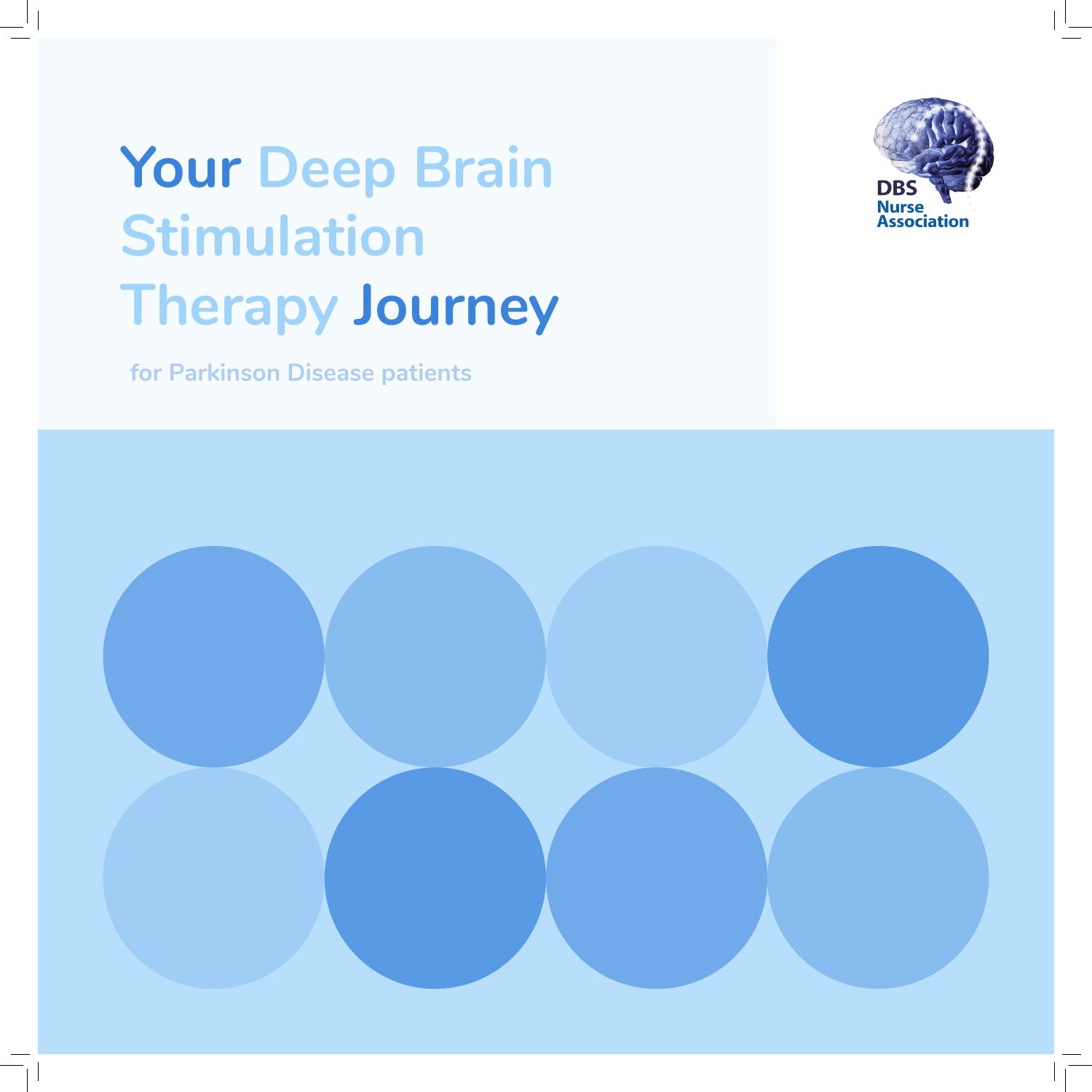## **A Timeline Overview**

**Please be aware that appointment times for each stage can vary.**

**Feel free to ask your clinical team questions throughout your journey.**



### **Do you have questions? Do family & friends have questions?**

**Every hospital appointment is an opportunity to ask them.**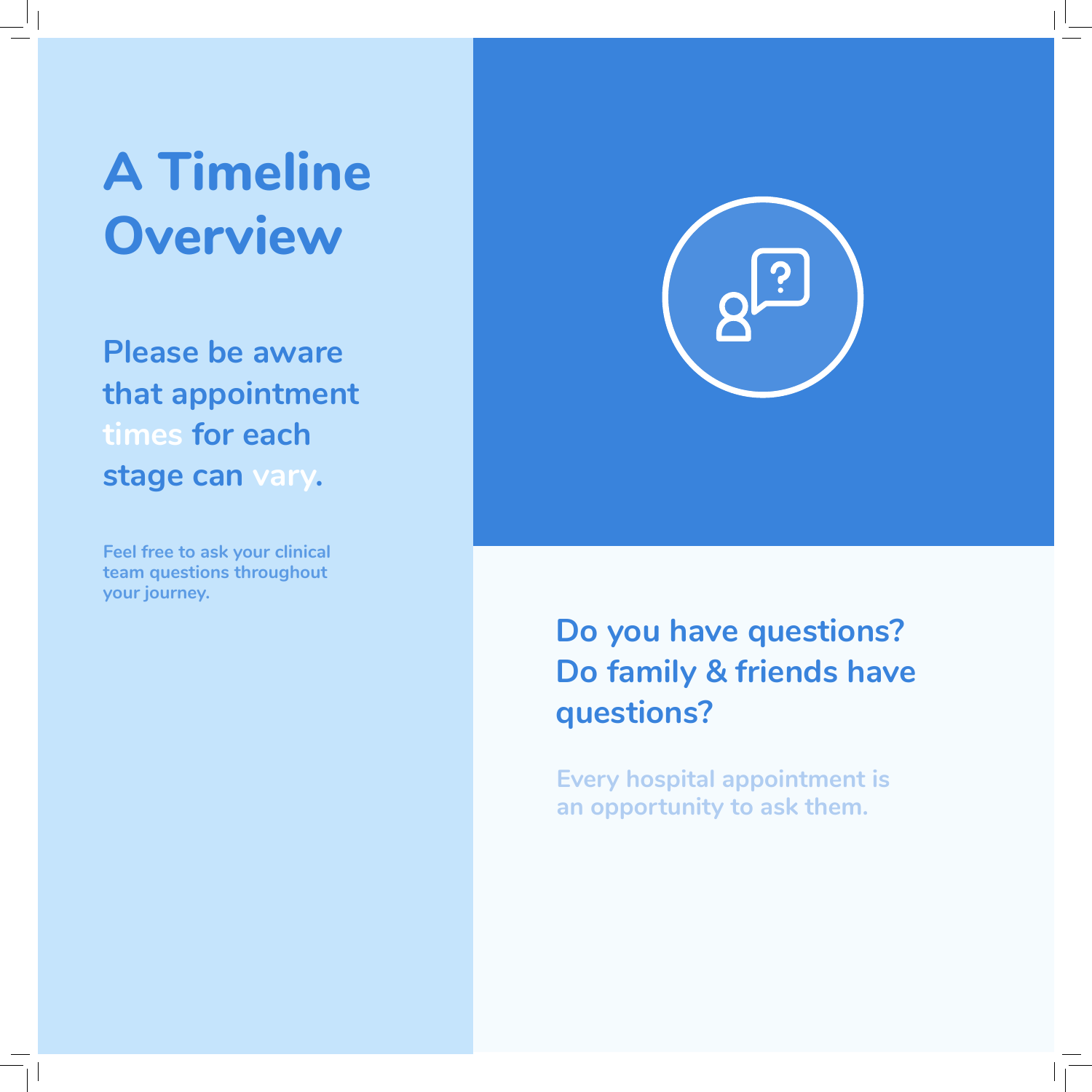### **You will attend hospital for:**

 $\cdot \! \! \left( \pm \right)$  $\bigoplus$  $\Box$  $\begin{array}{c}\n\textcircled{\tiny{+}} \\
\textcircled{\tiny{+}} \\
\textcircled{\tiny{+}}\n\end{array}$ **Treatment day (surgery)** 

**Consultations** with the multidisciplinary team to discuss next steps.

**Assessment appointment**

**Initial adjustment or switching on** Further adjustments will follow over the course of time.



**1**

**Assessments**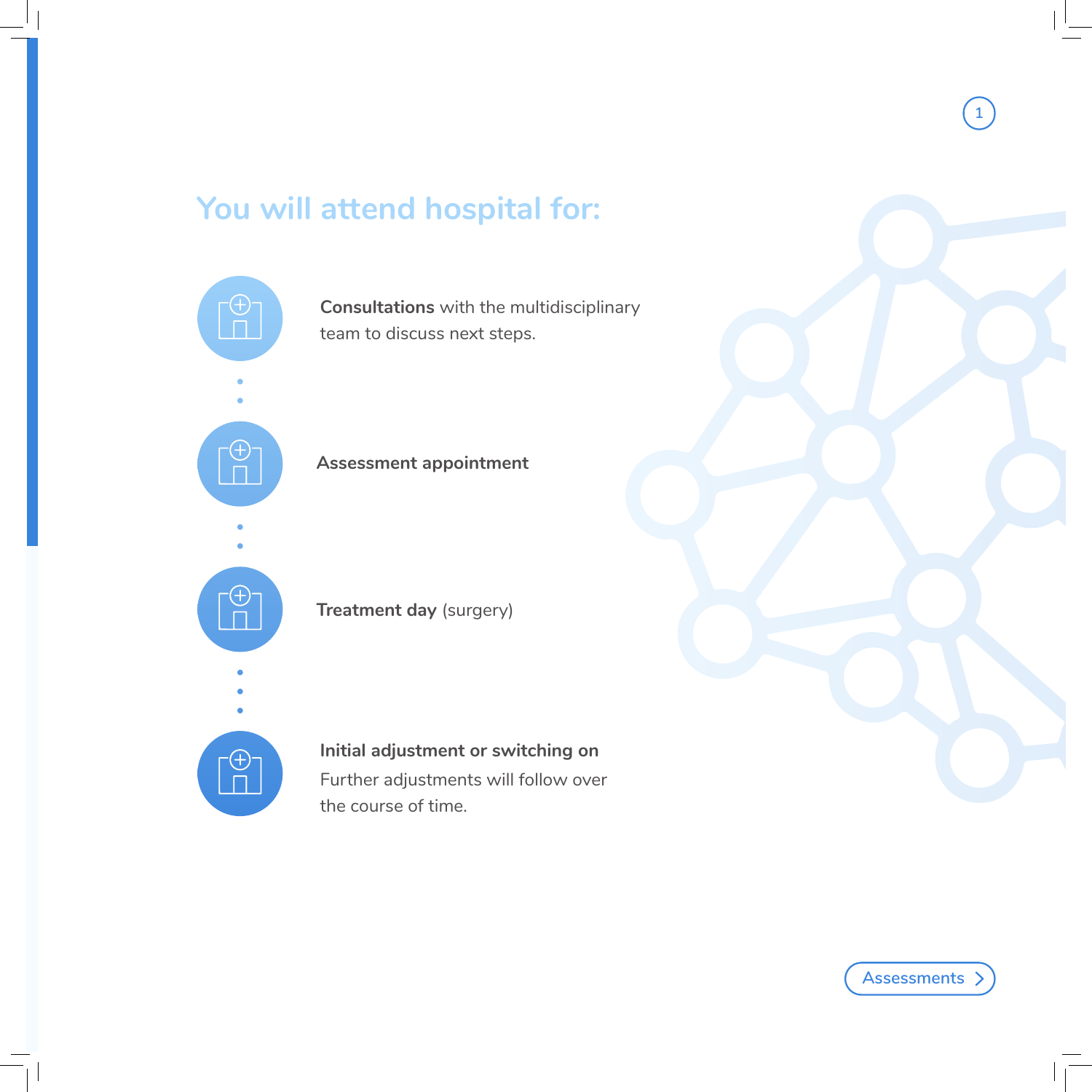## **Your Hospital Assessments**

**Feel free to ask how long your stay will be. Bringing someone along who can also speak to your long-term symptoms will be helpful.**

**Please tell your team early on about any medical conditions and regular medications you take.**

**Please do not stop taking your medications until instructed by your specialist nurse.**



#### **Past Patient Experience:**

**Take some food and drink along with you, it may be a long day.**

**Being off your medication and seen can feel overwhelming. I wish I had practised being off my meds at home first.**

**Take a list of your symptoms with you so you can give a long term view of how you are, not just in those moments.**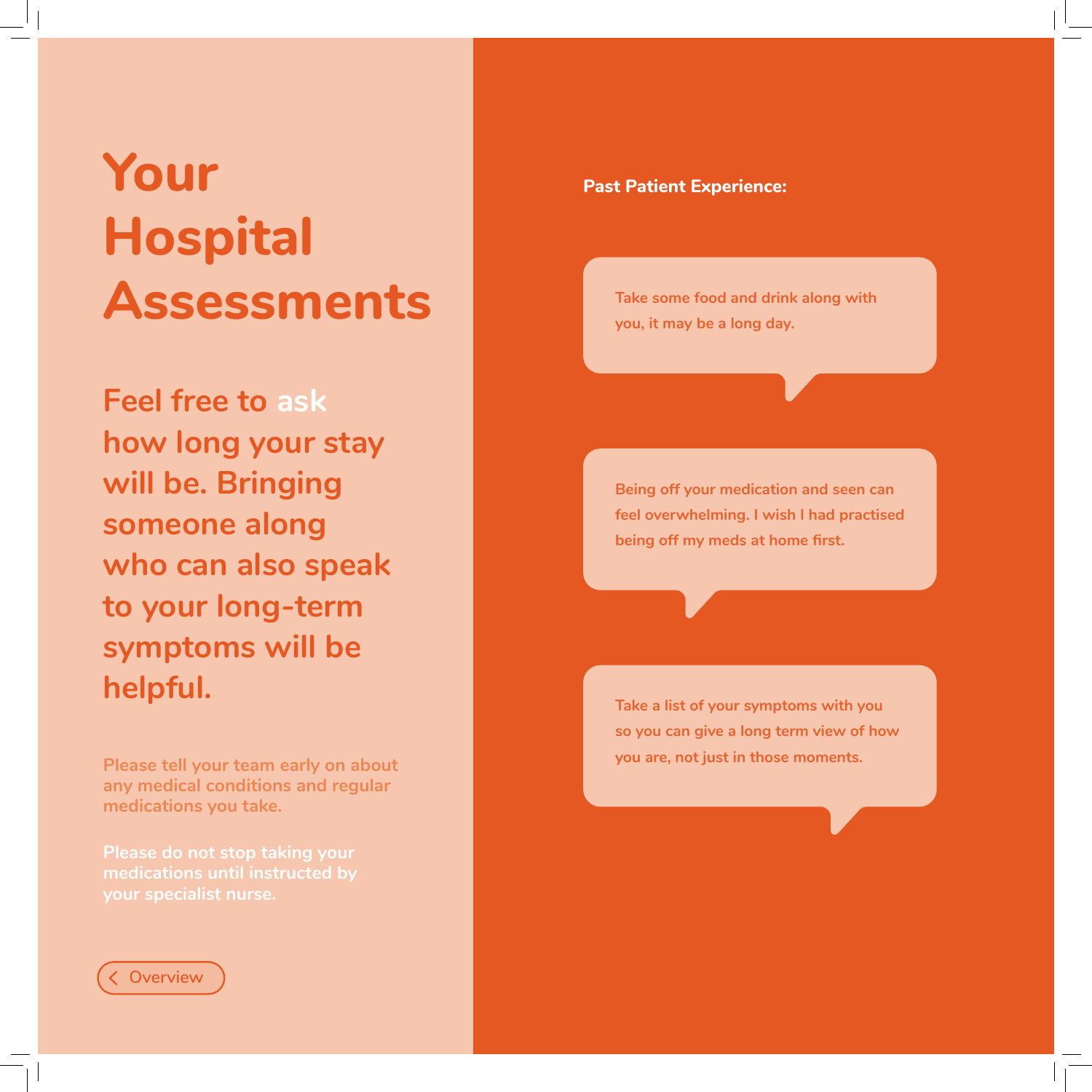### **On this day:**

皿  $\overline{136}$ 

**You will be examined by the specialist nurse and movement disorder team.**

**Your movements on and off your medication will be recorded on camera** (being filmed is optional; if you consent you will be asked to sign a form).

**There will be neuropsychological assessments to test your cognitive abilities.**

**You will be taken for an MRI scan.**

**Treatment**

**2**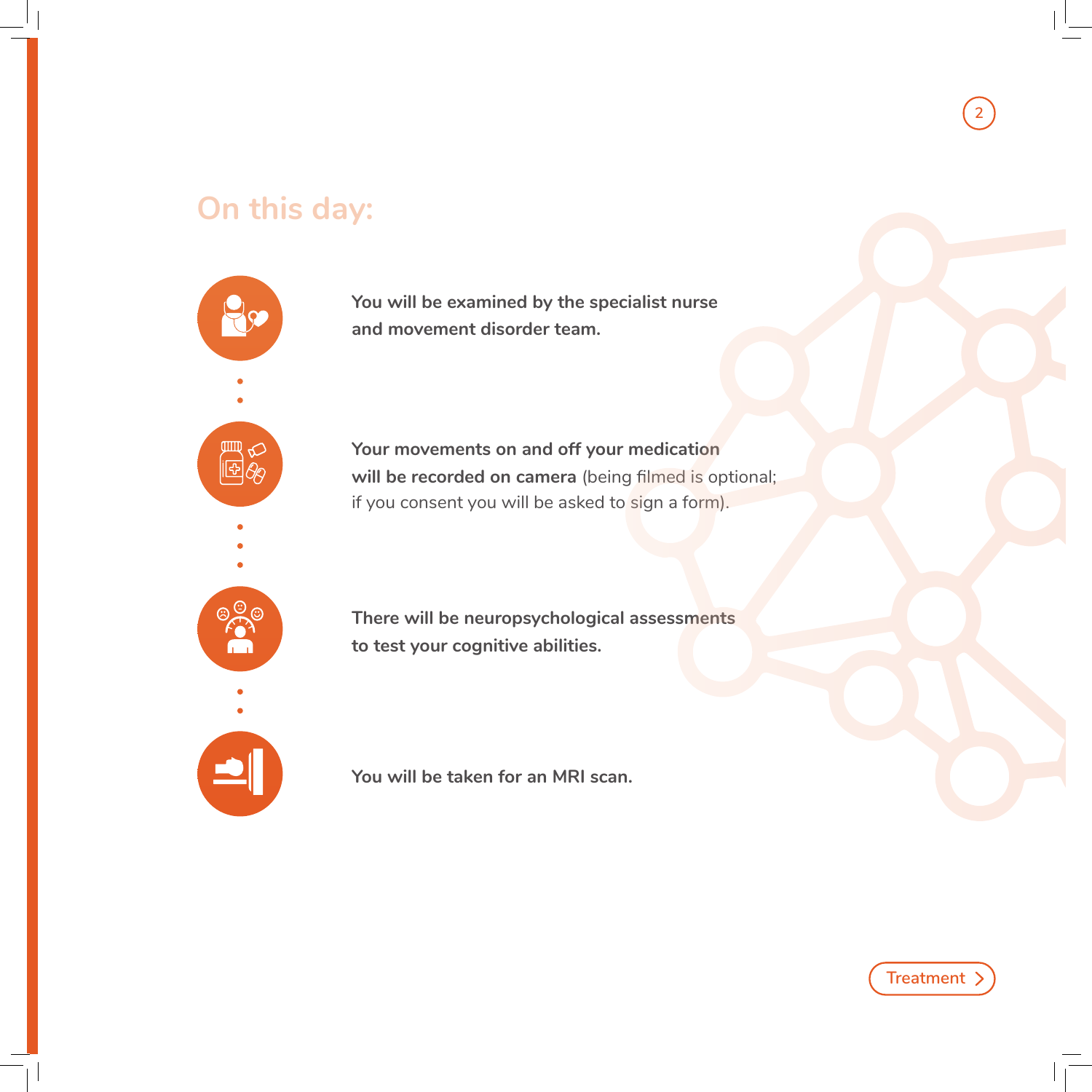## **Your Treatment Day**

**Your team wants to support you throughout the day. Always ask if you feel unsure. Always say if you feel concerned about anything.**

**Your specialist nurse will talk to you about your medication prior to surgery.**

#### **Assessments**

#### **Tips & Suggestions:**

- **Concerned it may be painful?**  Past patients say they felt no pain during the operation and only experienced a vibration sensation and noise.
- **Concerned about the framing?**  Past patients liken the anaesthetic injections to a bee sting or dental injection. After the frame is fitted they felt a sense of pressure and heaviness but nothing concerning. You may be left with a headache for a while after the procedure but it will pass.
- **You may want to bring something with you that helps you relax,** like a piece of music, a photo or a stress ball.
- Always **say** if you feel concerned about **anything** or feel discomfort.
- **Once the frame is fitted you can no longer wear glasses,** nurses will help you with moving around throughout the day.
- **The best time to use the toilet is before going into the operating theatre.** Some hospitals will fit you with a catheter if you are asleep throughout.
- **You will be advised when to stop and restart your medication.**
- **The implanted device can feel itchy just after the operation.** This is normal and expected to pass after a few days.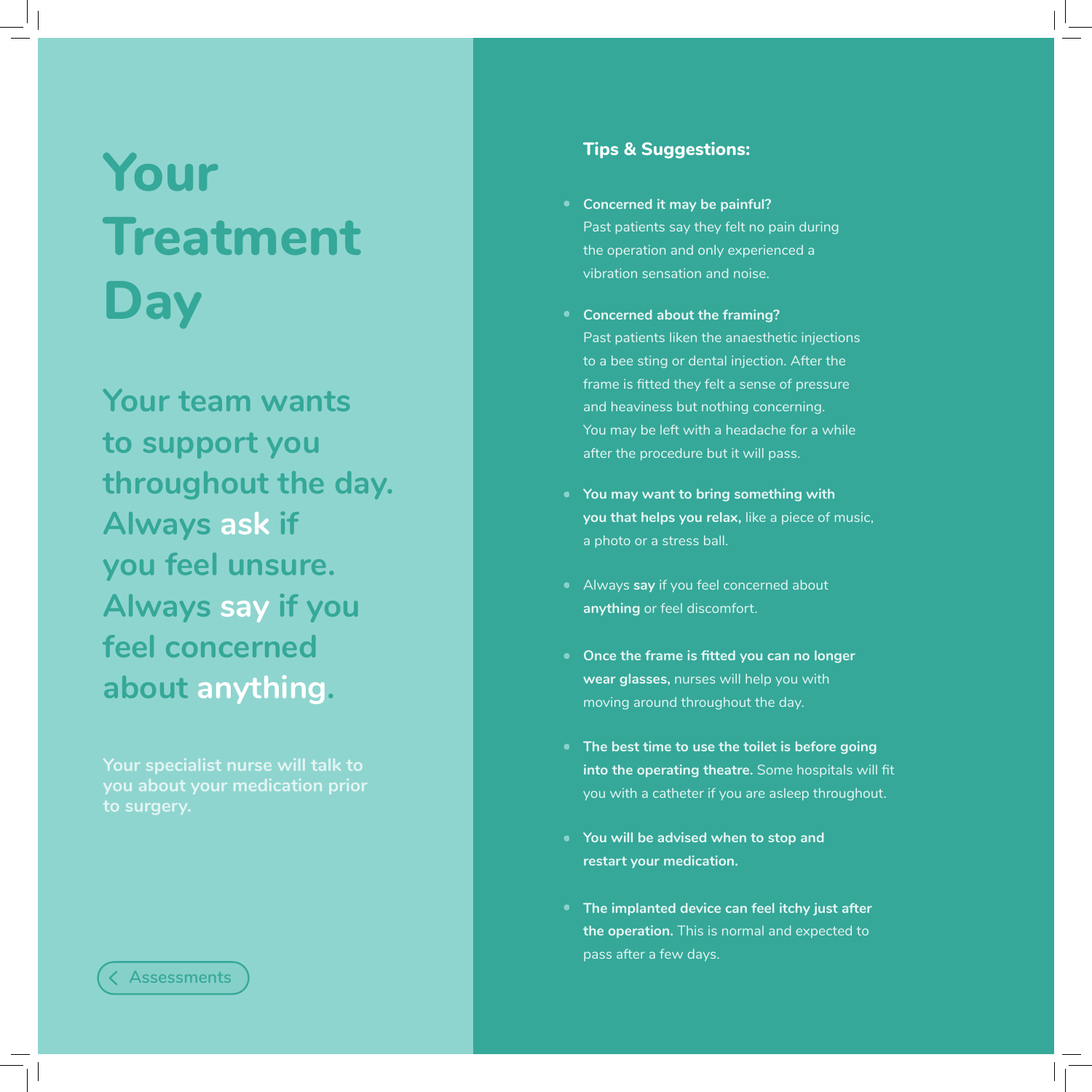



**Different centres perform the framing either asleep or awake, depending on their system and your condition. Please discuss with your surgical team. If awake, after some mild sedation and anaesthetic injections your frame will be fitted.**

**Your will be taken to have a CT or MRI scan.**

 $\mathsf \Pi$ 

**In the operating theatre you will be covered with drapes. The team will keep you informed of the different phases of the operation if you are awake and will do some simple tests with you to check the positioning and currency of the probe device.**

**Your friends and family can see you after your operation back on the ward. Most hospital stays will be for around 10 days, during which time there will be further tests to ensure all is well with the device.**

**Adjustments**

**3**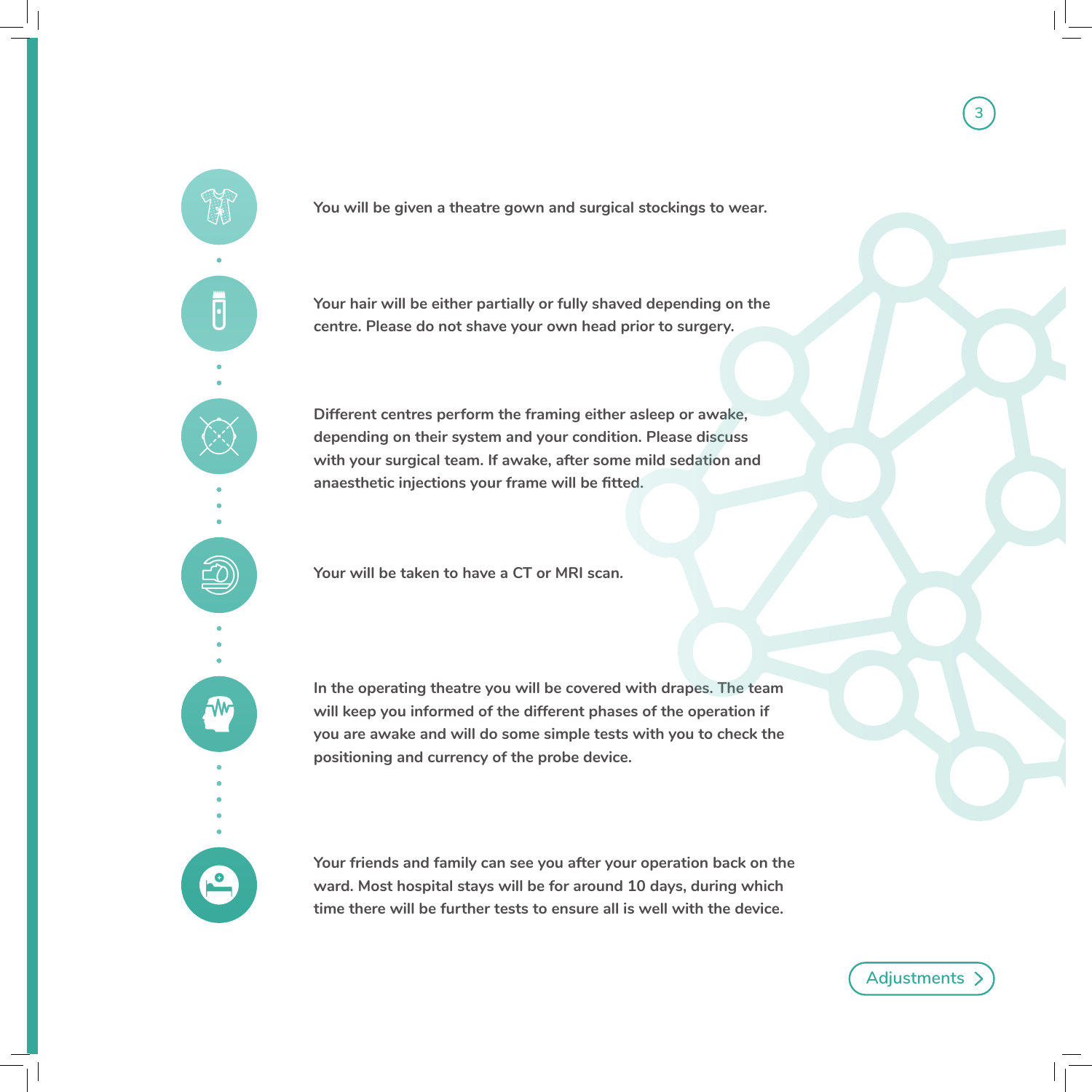## **Adjustments & Long-term Expectations**

**Every person's experience will be somewhat different\*.** 

**Throughout your journey discuss your expectations with your clinical team.**

**Some will see an immediate improvement, \* whilst for others there will be a longer period of tweaking before results are seen.**

#### **Treatment**

#### **Past Patient Experiences:**

**As soon as I was switched on I felt like a totally different person.**

**I had assumed the effects would be immediate, but in reality it's been much more of a journey than I had expected.**

#### **Tips & Suggestions:**

- 
- **•** Some may see improvements quicker than **others, while others may need more tweaking.**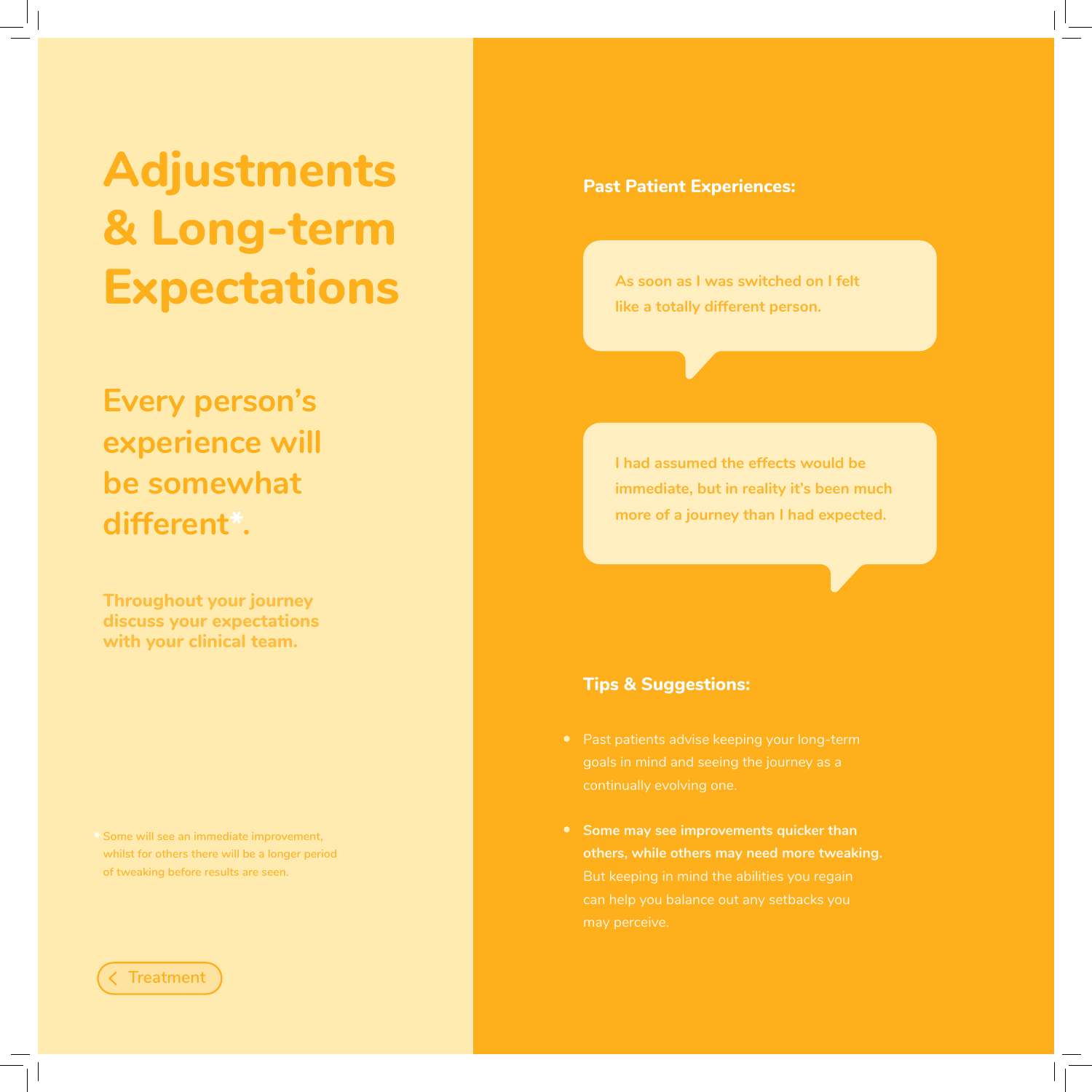**You will be asked to return to hospital to either be 'switched on' and/or adjusted.** Different centres have different timelines, which will be discussed with you. The frequency of adjustments needed over time varies from person to person.

**If fitted with a rechargeable battery you will be**  taught to recharge your device. If you don't feel confident, please bring someone with you who can learn how to use the device also. Speak with your team about which device options are available and the pros and cons of each.

 $\overline{\mathbb{H}\mathbb{H}}$ 

**Adjustments:** This part of the DBS journey is best viewed in the long-term. A journal or diary can help you keep track of the progress you are making, even if it feels small or slow at first.

**Mentors**

**4**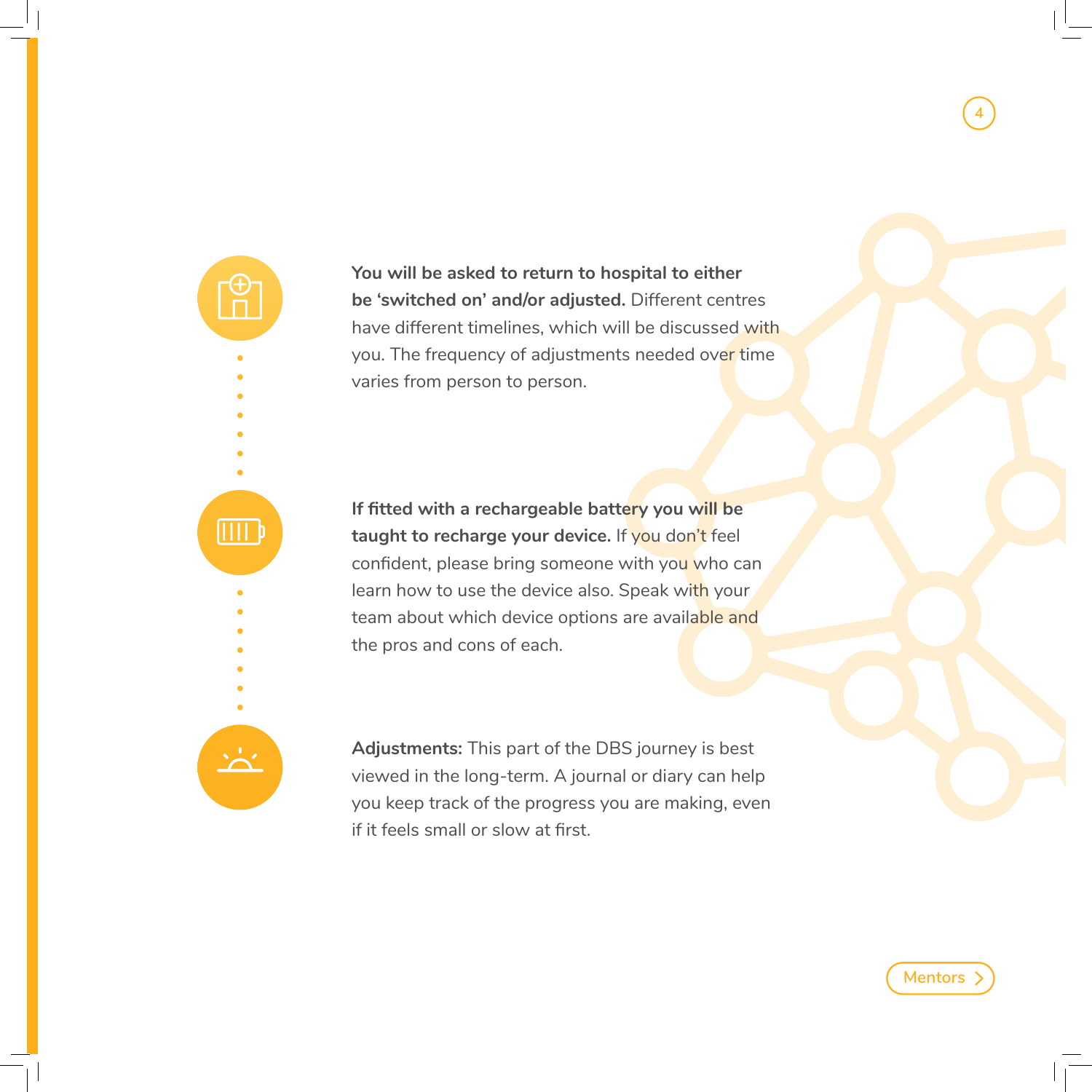### **Need a Mentor?**

**Would you benefit from hearing a patient's story about their DBS experience?** 

**Speak to your clinical team to put you in touch.**

**For further community support and connections visit:**

### **Dystonia**

### PARKINSON'SUK

**|** 020 7793 3651 **|** info@dystonia.org

**|** dystonia.org.uk

**|** 020 7931 8080 **|** hello@parkinsons.org.uk **|** parkinsons.org.uk





**Many patients base their decision-making on the lived experience of other patients.** 

**Hearing someone's story can be a source of comfort and clarity.**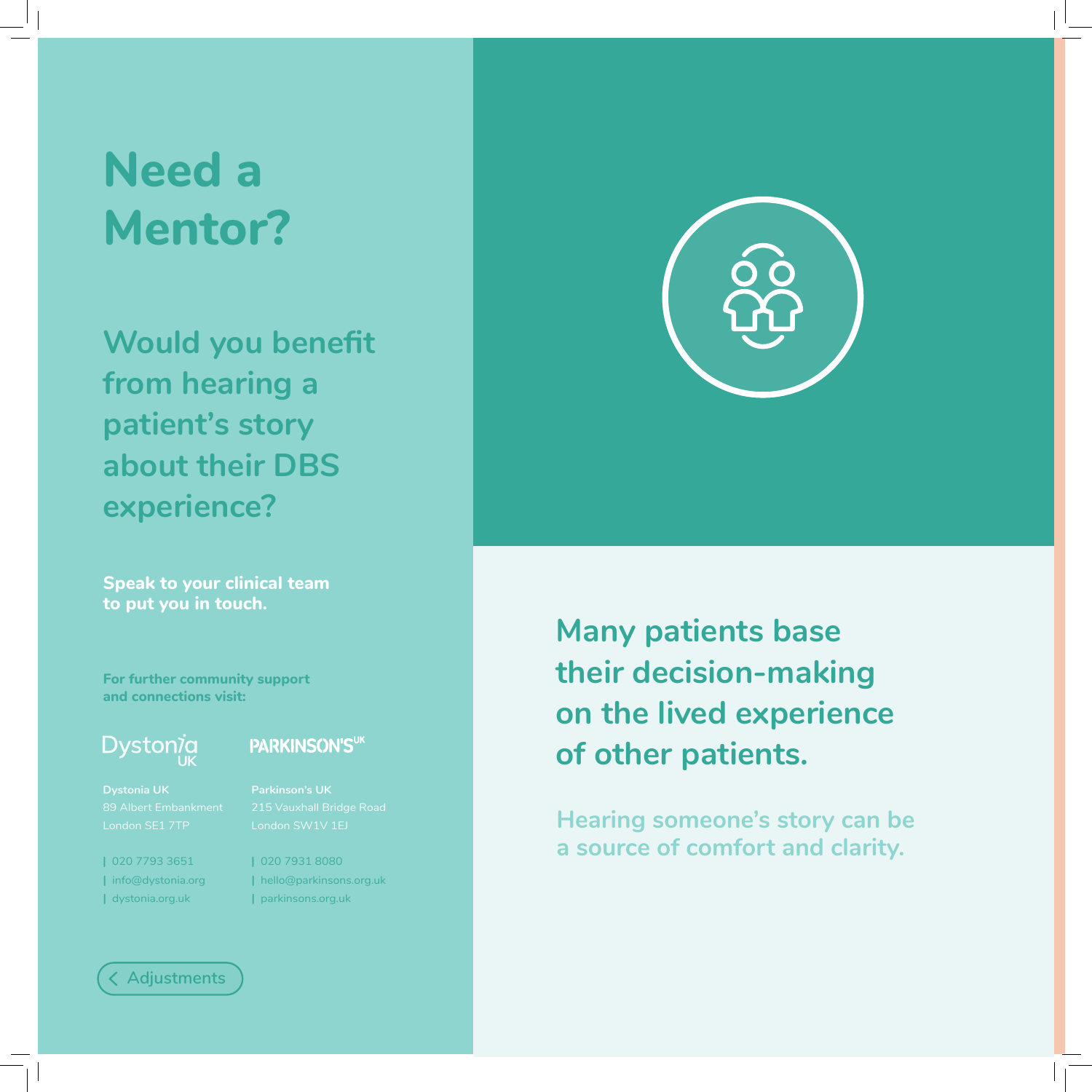### **Become a Mentor**

**Interested in becoming a mentor and sharing your experiences with another?**

**Speak to the clinical team about volunteering.**

**For further community support and connections visit:**

**|** 020 7793 3651 **|** info@dystonia.org **|** dystonia.org.uk

#### **PARKINSON'SUK**

**|** 020 7931 8080 **|** hello@parkinsons.org.uk **|** parkinsons.org.uk

**Are you a patient, carer, family member or friend of a DBS patient who would like to share their experience with others?**

**Sharing your support story is invaluable feedback.**